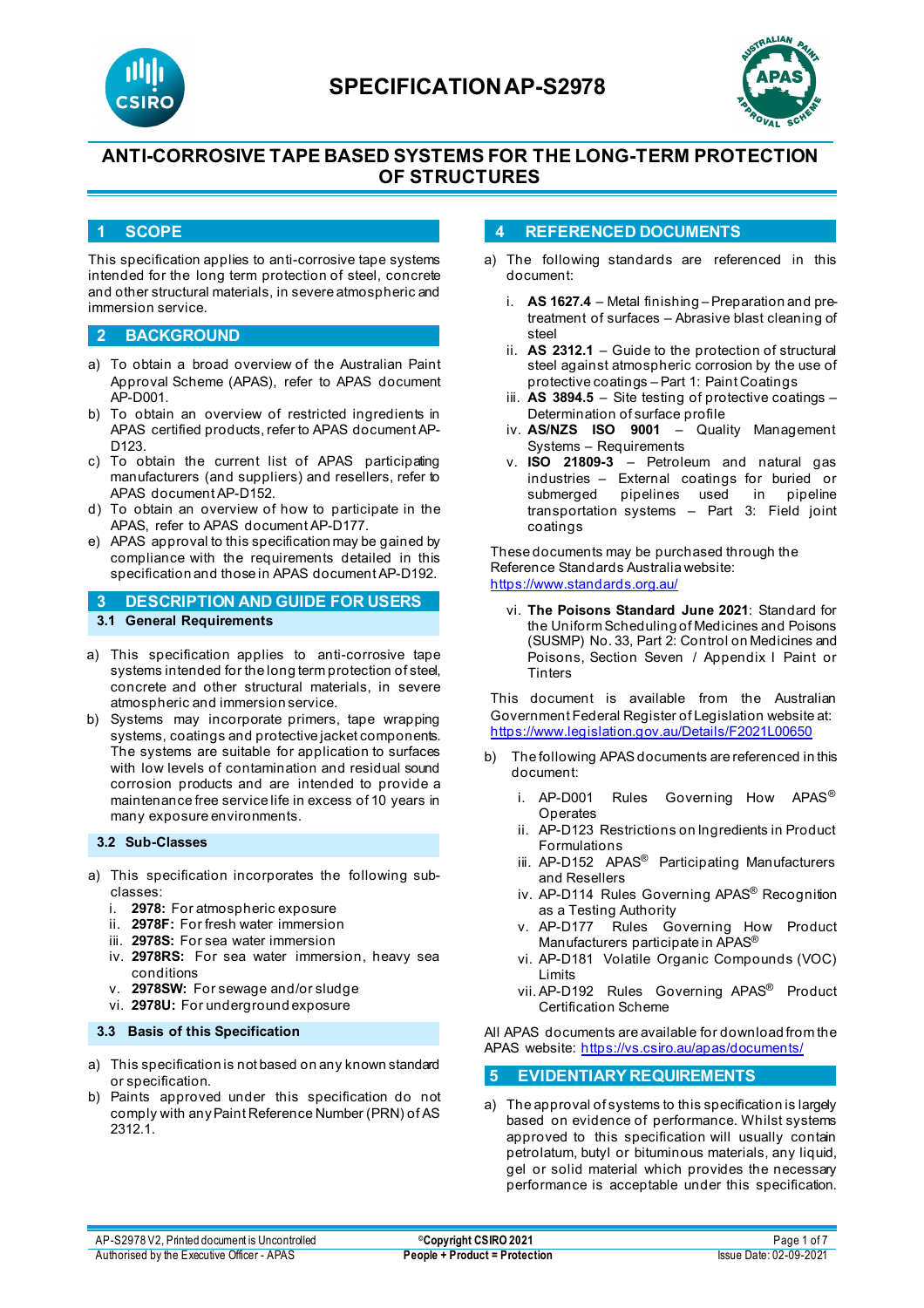



# **ANTI-CORROSIVE TAPE BASED SYSTEMS FOR THE LONG-TERM PROTECTION OF STRUCTURES**

Similarly, tapes can be manufactured from natural or synthetic materials and are not closely specified.

b) As with all products approved to APAS specifications, manufacturers will be required to provide evidence of control of Quality of manufacture for all components in a system.

# **6 PRODUCT APPROVAL REQUIREMENTS**

- **6.1 General Requirements**
- a) The product and its application shall comply with all requirements of APAS document AP-D192 during the application process and the life of the approval.
- b) Tape systems shall only be approved on the basis of evidence-based field performance. Laboratory test data in itself shall not be sufficient to support an application for approval of a system under this specification.

#### **6.2 Product Realisation**

a) All tape systems shall be subject to a development process which satisfies the requirements of AS/NZS ISO 9001 Clause 7.1 Planning of product realisation.

#### **6.3 Technical Requirements**

#### **6.3.1 General**

- a) The test methods and requirements detailed in the following paragraphs are based on the requirements of ISO 21809-3.
- b) Agencies carrying out testing to the requirements of clause 9, Tables 1 and/or 2 below shall comply with the criteria detailed in APAS document AP-D114.
- c) Applications for certification shall demonstrate compliance with all elements of clause 6 of this document, as summarised in clause 9, Tables 1 and 2 below as appropriate.

#### **6.3.2 Test Panel Preparation**

a) All test panels or other substrates shall be prepared in accordance with clause 7, Appendix A below.

#### **6.3.3 Test Requirements – Petrolatum Tapes**

Petrolatum tape systems consist of a primer and single or multiple layers of petrolatum tapes, meeting the requirements of ISO 21809-3 Type 1B.

#### **6.3.3.1 Thickness**

The thickness used, where relevant for laboratory testing, shall be the manufacturer's nominal thickness for that product.

#### **6.3.3.2 Mass per Unit Area**

When measured in accordance with clause 8, Appendix B below, the mass per unit area shall be at least 85% of that specified by the manufacturer.

#### **6.3.3.3 Cathodic Disbondment**

Cathodic disbondment shall be measured in accordance with ISO 21809-3, Annex F. The cathodic disbondment after 28 days at 23°C shall meet the requirements of clause 9, Table 1 below.

#### **6.3.3.4 Peel Strength**

- a) Test panels shall be prepared in accordance with clause 6.3.2. Peel strength shall be deemed to be satisfactory when a film of compound remains on at least 75% of the test area after peeling.
- b) Peel strength shall also be assessed after 28 days hot water immersion, as per ISO 21809-3, Annex I. Peel strength shall be deemed to be satisfactory when a film of compound remains on at least 75% of the test area after peeling.

#### **6.3.3.5 Drip Resistance**

No dripping of the compound shall occur when the tape is tested in accordance with ISO 21809-3, Annex J.

#### **6.3.4 Test Requirements – Polymeric Tapes**

Polymeric tape systems (cold-applied) consist of a primer and single or multiple layers of polymeric tape, meeting the requirement of ISO 21809-3 Type 1D.

#### **6.3.4.1 Thickness**

The thickness shall be measured in accordance with ISO 21809-3, Annex A. The measured thickness shall be ≥ 90% of the manufacturer's specified value.

#### **6.3.4.2 Mass per Unit Area**

When measured in accordance with clause 8, Appendix B, the mass per unit area shall be ≥ 85% of the manufacturer's specified value.

#### **6.3.4.3 Holiday Detection**

Where specified, holiday detection shall be carried out on test pieces at a voltage of 5KV/mm + 5KV at a maximum 15KV in accordance with the procedure described in ISO 21809-3, Annex B. The result shall comply with the requirements of clause 9, Table 2 below.

#### **6.3.4.4 Impact Resistance**

Impact resistance shall be measured in accordance with ISO 21809-3, Annex G. The result shall comply with the requirements of clause 9, Table 2 below.

#### **6.3.4.5 Cathodic Disbondment**

Cathodic disbondment shall be measured in accordance with ISO 21809-3, Annex F. The cathodic disbondment after 28 days at 23°C shall meet the requirements of clause 9, Table 2 below.

#### **6.3.4.6 Peel Strength**

- a) Peel strength between tape layers (inner/outer only) shall be determined in accordance with ISO 21809-3, Annex M. The peel strength shall meet the requirements of clause 9, Table 2 below.
- b) Peel strength to the substrate shall be determined in accordance with ISO 21809-3, Annex D. The peel strength shall meet the requirements of clause 9, Table 2 below.
- c) Peel strength to the substrate shall be measured in accordance with ISO 21809-3, Annex D, after immersion of the test piece in accordance with Annex I, at the maximum design temperature for the material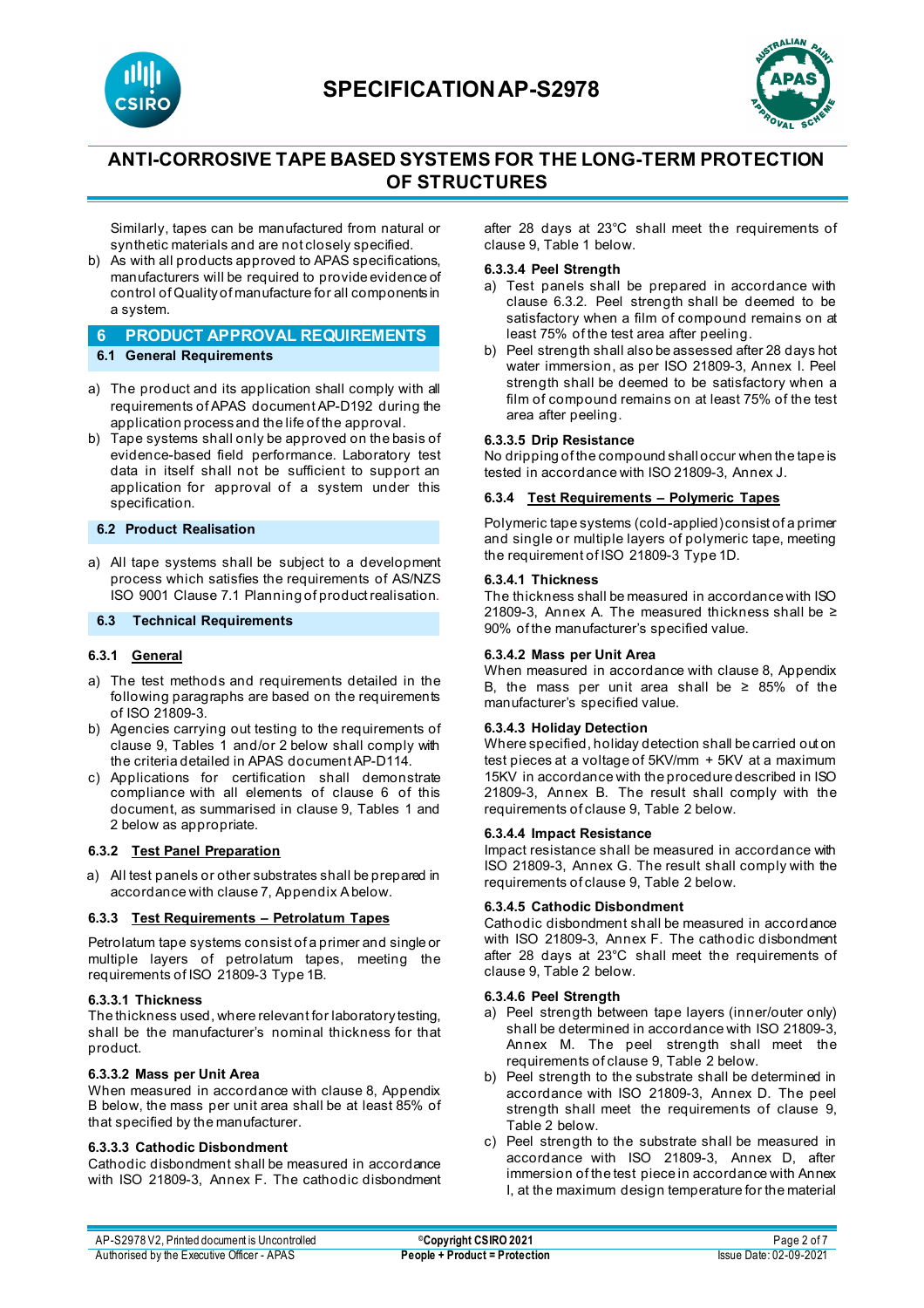



# **ANTI-CORROSIVE TAPE BASED SYSTEMS FOR THE LONG-TERM PROTECTION OF STRUCTURES**

under test. The peel strength shall meet the requirements of clause 9, Table 2 below.

#### **6.3.4.7 Lap Shear Strength**

The lap shear strength shall be measured in accordance with ISO 21809-3, Annex L and shall meet the requirements of clause 9, Table 2 below.

#### **6.3.4.8 Thermal Aging Resistance**

The thermal aging resistance shall be measured in accordance with ISO 21809-3, Annex N and shall meet the requirements of clause 9, Table 2 below.

#### **6.3.5 Quality Control**

- a) For the purposes of demonstrating control of Quality of production, the manufacturer shall provide evidence of a statistically sound sampling and testing regime for all components within a system.
- b) A sufficient array of laboratory tests shall be carried out to ensure that products will provide the required performance in use.

#### **6.4 Approval via Case Histories**

- a) The nature and complexity of systems covered by this specification is very broad and laboratory testing in itself will not provide total confidence in the ability of a system to provide the required performance. Many of the systems in the marketplace have been in use for many years, possibly decades, and it is probable that case history data supporting approval will be available.
- b) Product approval will only be available where case history data is available, regardless of the nature of laboratory data provided.

#### **6.4.1 General Guidelines for Case History Submissions**

The following are guidelines to manufacturers and suppliers intending to submit products for approval against this specification:

- a) The case histories utilised shall be **technical case histories**, not marketing case histories i.e. there must be a high level of accurate technical information contained in the case history.
- b) Evidence must be provided that, at the conclusion of the test period which constitutes the case history:
	- 1. No active corrosion is present.
	- 2. Adhesion of systems to the substrate and, where relevant, to themselves, is sound.
	-
	- 3. Jackets are in sound water-tight condition.<br>4. Coatings continue to provide protection to Coatings continue to provide protection to the tape system.

#### **6.4.2 Durability Data Guidelines for Case History Submissions**

a) The case history durability data supplied must:

1. Be from projects of a similar type to the APAS specification end use i.e. if the APAS specification applies to a fresh water immersion

application, then the case histories must cover fresh water immersion.

- 2. Be of a duration not less than that specified in clause 9, Table 1 or 2 below, as appropriate.
- 3. Demonstrate the integrity of the system in the defined exposure condition.
- 4. Be obtained by a person technically qualified to assess the performance of the system. Qualifications from the ACA, NACE or other recognised corrosion-related organisations shall be required.
- b) The formulation of batches of materials relevant to the case history shall be traceable and shall be essentially the same as the formulation for the contemporary product for which approval is sought.
- c) The system represented by the case history shall have been applied in the same or comparable manner and under the same conditions as specified in the manufacturer's currently published recommendations.
- d) The application rates and sequence of application of products in a system shall be the same as that for which approval is sought.
- e) The case history must be accessible for independent confirmation of performance and supported by appropriate application documentation which shall include method and timing of surface preparation and applications, site application rates and any other data which could be relevant to fair appraisal of the data.
- f) The technical case histories shall be submitted to APAS who will decide on their relevance as support evidence for the product approval application.
- g) If the guidelines of this specification are invoked, CLASS II (Interim) Approval (see 6.4.3 below) shall be conditional upon the immediate initiation of an exposure series complying with the durability requirements of this specification.
- h) All classes with the exception of AP-S2978SW shall have a durability requirement of 10 years. Class SW shall have a durability requirement of 3 years in sewage and sludge.

### **6.4.3 Class II (Interim) Approvals**

CLASS II (Interim) approval of an APAS anti-corrosion tape system may be given **provided that** evidence of satisfactory performance in actual field situations (case study) can be provided for a period of not less than 1 year for Class SW and not less than 3 years for all other classes.

#### **6.5 Health and Safety Requirements**

- a) The manufacturer's Safety Data Sheet (SDS) must be studied closely prior to using the product and complied with during use of the product.
- b) Materials which are flammable, or which contain flammable solvents, shall be stored away from sources of heat or ignition.
- c) Products intended for sale in Australia shall comply with all the requirements of the SUSMP. Products intended for sale in other countries shall comply with all local WHS and environmental requirements.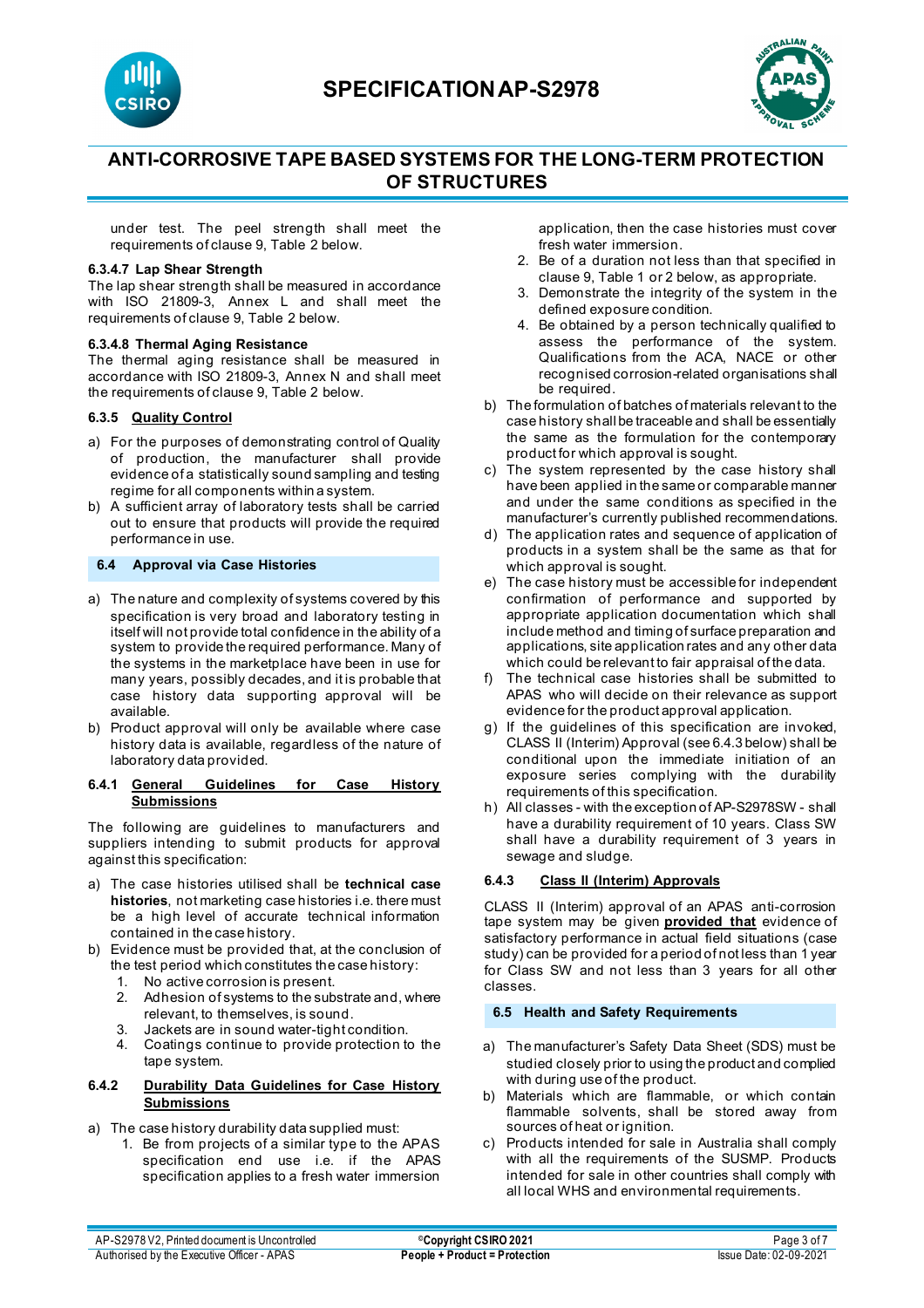



# **ANTI-CORROSIVE TAPE BASED SYSTEMS FOR THE LONG-TERM PROTECTION OF STRUCTURES**

d) The product shall comply with all requirements of clause 6.3 and 6.4 of APAS document AP-D192.

### **7 APPENDIX A**

#### **Panel Preparation**

#### **7.1 Scope**

- a) This Appendix applies to test panels prepared for the purposes of demonstrating compliance with the requirements of this specification.
- b) This Appendix applies to both petrolatum and polymeric tape systems.

#### **7.2 Sampling and Sample Preparation**

- a) Sample preparation shall be in accordance with the specified ISO 21809-3 Annex.
- b) Unless otherwise specified in the relevant Annex, the full coating system, as specified by the manufacturer, shall be applied to the test substrate.
- c) Unless otherwise specified in the relevant Annex, the metal substrate shall be dry abrasive blast-cleaned in accordance with AS 1627.4 to a Class Sa 2½ finish, to produce a minimum surface profile of 45μm, when measured using replicate tape in accordance with AS 3894.5
- d) All test pieces shall be conditioned and cured in accordance with the manufacturer's instructions.

## **8 APPENDIX B**

**Mass per Unit Area**

#### **8.1 Scope**

This procedure applies to all anti-corrosive tape materials, including petrolatum and polymeric tapes

#### **8.2 Apparatus**

- Balance, minimum capacity 600 g, readable and accurate to at least 0.1 g
- ii. Steel rule, minimum length 500 mm, readable and accurate to 0.5 mm
- iii. Straight edge
- iv. Sharp knife

#### **8.3 Sampling and Sample Preparation**

- a) Three samples shall be cut from rolls of production material.
- b) The sample area shall be a minimum of 0.09  $m<sup>2</sup>$ (typically 30 cm x 30 cm) and shall be cut to a square or rectangular shape using a straight edge and a sharp knife.
- c) Any backing film shall be removed immediately prior to weighing.

#### **8.4 Procedure**

- a) Condition samples by placing them on a bench at a controlled temperature of 20 to 25°C for a minimum of 24 hours.
- b) Make three measurements of the length and width of each sample and record to the nearest 0.5 mm.

c) Place each sample in turn on the balance and record the mass to the nearest  $0.1 g(m_1)$ .

#### **8.5 Calculation**

- a) Determine the average of length and width for each sample, and then calculate the area to the nearest  $0.001 \text{ m}^2$  (A).
- b) Calculate the mass per unit area as follows:

$$
M\left(g/m^2\right) = \frac{m_1}{A}
$$

#### **8.6 Report**

The report shall contain all of the following elements:

- a) Name and address of the testing authority.<br>b) Identity of the person carrying out the test.
- Identity of the person carrying out the test.
- c) Date of test, report number and page x of y.
- d) Test method used to achieve the reported result.
- e) Result in g/m<sup>2</sup>.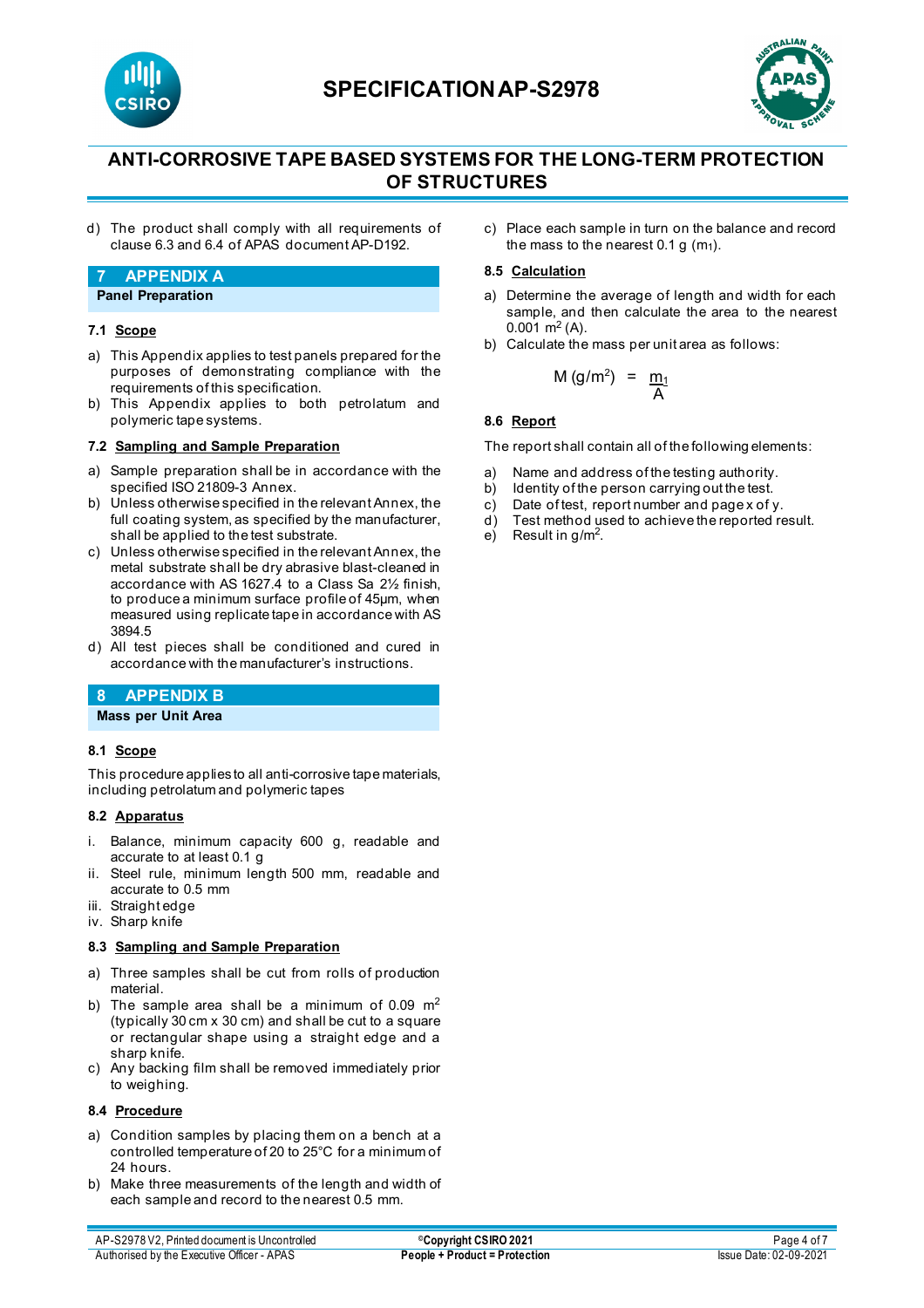



## **ANTI-CORROSIVE TAPE BASED SYSTEMS FOR THE LONG-TERM PROTECTION OF STRUCTURES**

## **9 TABLE 1: PETROLATUM TAPE PROPERTIES**

| <b>Property</b>                                                          | <b>Test</b><br>Temperature,<br>°C | <b>Requirements</b>                                     | <b>Test Method</b><br>ISO 21809-3          |  |  |
|--------------------------------------------------------------------------|-----------------------------------|---------------------------------------------------------|--------------------------------------------|--|--|
| Mass per unit area                                                       | $23^{\circ}$ C                    | $\geq$ 87.5% of manufacturer's<br>specified value       | Clause 8, Appendix<br><b>B</b> of AP-S2978 |  |  |
| Cathodic disbondment                                                     | $23^{\circ}$ C                    | $\leq$ 20mm                                             | Annex F                                    |  |  |
| Peel strength to test substrate                                          | $23^{\circ}$ C                    |                                                         | <b>NA</b>                                  |  |  |
| Peel strength to test substrate after 28 days<br>immersion in 30°C water | $23^{\circ}$ C                    | Film of compound to $\geq 75\%$<br>of substrate         | Annexl                                     |  |  |
| Drip resistance                                                          | $45^{\circ}$ C                    | No dripping of compound                                 | Annex J                                    |  |  |
|                                                                          |                                   |                                                         |                                            |  |  |
| Durability                                                               |                                   | 10 years, except for AP-<br>$S2978SW - 3 \text{ years}$ | Clause 6.4,<br>AP-S2978                    |  |  |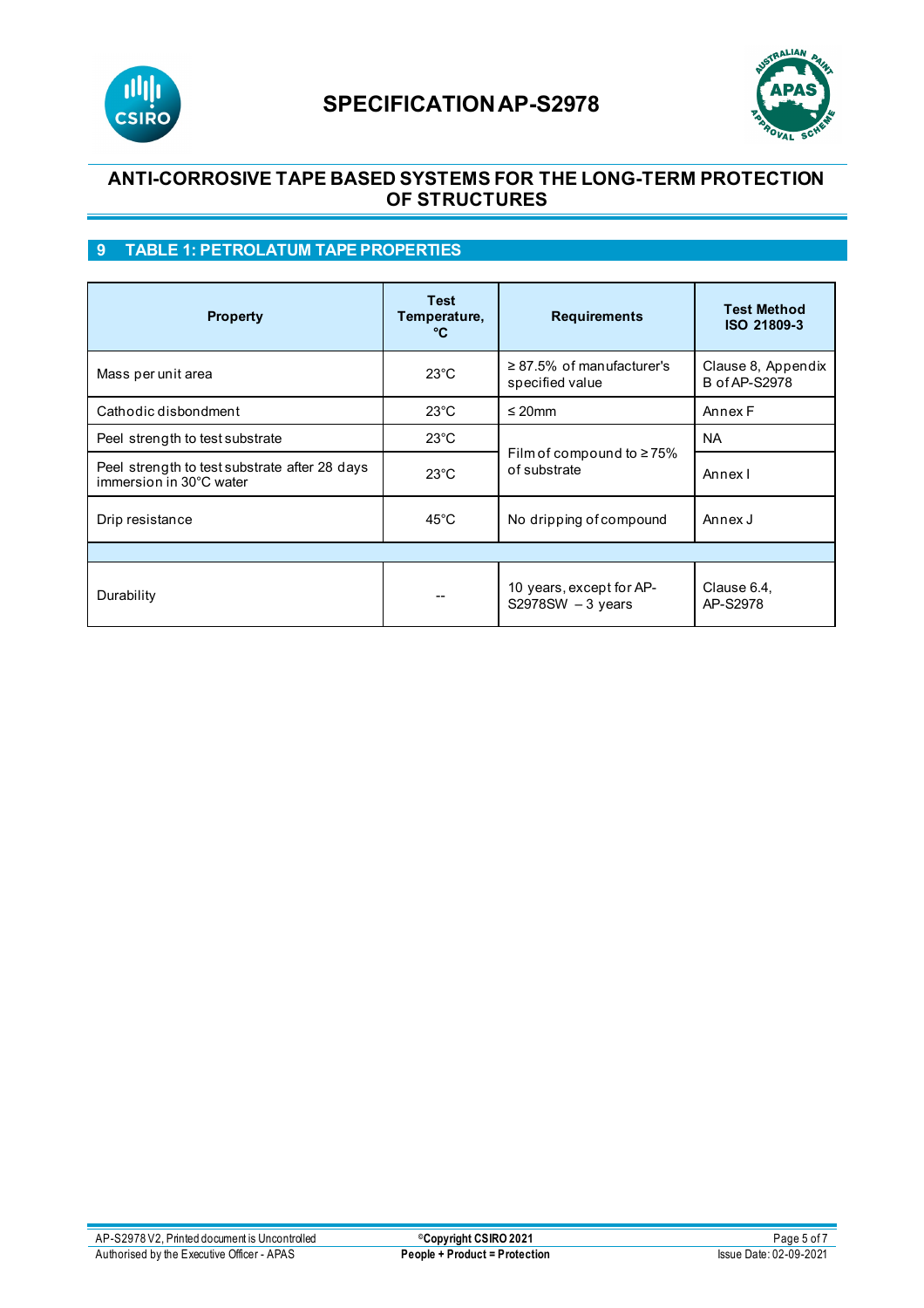



## **ANTI-CORROSIVE TAPE BASED SYSTEMS FOR THE LONG-TERM PROTECTION OF STRUCTURES**

## **9 TABLE 2: POLYMERIC TAPE PROPERTIES**

| <b>Property</b>                                     | <b>Test Temperature</b>              | <b>Unit</b>       | Requirement                                                   | <b>Test Method</b>                     |  |  |
|-----------------------------------------------------|--------------------------------------|-------------------|---------------------------------------------------------------|----------------------------------------|--|--|
| <b>Thickness</b>                                    | <b>NA</b>                            | mm                | $\geq 0.9$ x nominal<br>thickness                             | ISO 21809-3<br>Annex A                 |  |  |
| Mass per unit area                                  | $23^{\circ}$ C                       | g/m <sup>2</sup>  | $\geq$ 0.85 x nominal<br>thickness                            | Clause 8.<br>Appendix B of<br>AP-S2978 |  |  |
| Holiday Detection at<br>$5KV/mm + 5KV$              | <b>NA</b>                            | <b>NA</b>         | No holiday                                                    | ISO 21809-3<br>Annex B                 |  |  |
| Impact resistance                                   | $23^{\circ}$ C                       | J/mm              | No holidays at 4J/mm                                          | ISO 21809-3<br>Annex G                 |  |  |
| Cathodic disbondment<br>resistance at 28 days       | $23^{\circ}$ C                       | mm                | $\leq 15$                                                     | ISO 21809-3<br>Annex F                 |  |  |
| Peel strength between                               | $23^{\circ}$ C                       |                   | $\geq 1.5$                                                    | ISO 21809-3<br>Annex M                 |  |  |
| tape layers, inner/outer                            | $T_{max op}$                         | N/mm              | $\ge 0.30$                                                    |                                        |  |  |
| Peel strength to substrate                          | $23^{\circ}$ C                       |                   | $\geq 1$                                                      | ISO 21809-3<br>Annex D                 |  |  |
|                                                     | $T_{\text{max}}$ to 50 $^{\circ}$ C  | N/mm              | $\geq 0.1$                                                    |                                        |  |  |
|                                                     | Water immersion at<br>$50^{\circ}$ C |                   | $\geq 0.4$                                                    | ISO 21809-3<br>Annex I                 |  |  |
| Lap shear strength                                  | $23^{\circ}$ C                       |                   | $\geq 0.05$                                                   | ISO 21809-3<br>Annex L                 |  |  |
|                                                     | T <sub>max op</sub>                  | N/mm <sup>2</sup> | $\geq 0.05$                                                   |                                        |  |  |
| Thermal ageing<br>resistance<br>Elongation at break |                                      | Ratio             | $1.25 \geq E_{100}/E_0 \geq 0.75$<br>$E_{100}/E_{70} \ge 0.8$ | ISO 21809-3<br>Annex <sub>N</sub>      |  |  |
| Peel strength between<br>tape layers                | $23^{\circ}$ C                       |                   | $P_{100}/P_0 \ge 0.75$<br>$P_{100}/P_{70} \ge 0.8$            |                                        |  |  |
| Peel strength to substrate                          |                                      |                   | $A_{100}/A_0 \ge 0.75$<br>$A_{100}/A_{70} \ge 0.8$            |                                        |  |  |
|                                                     |                                      |                   |                                                               |                                        |  |  |
| Durability                                          |                                      |                   | 10 years, except for<br>$2978SW - 3 years$ .                  | Clause 6.4,<br>AP-S2978                |  |  |